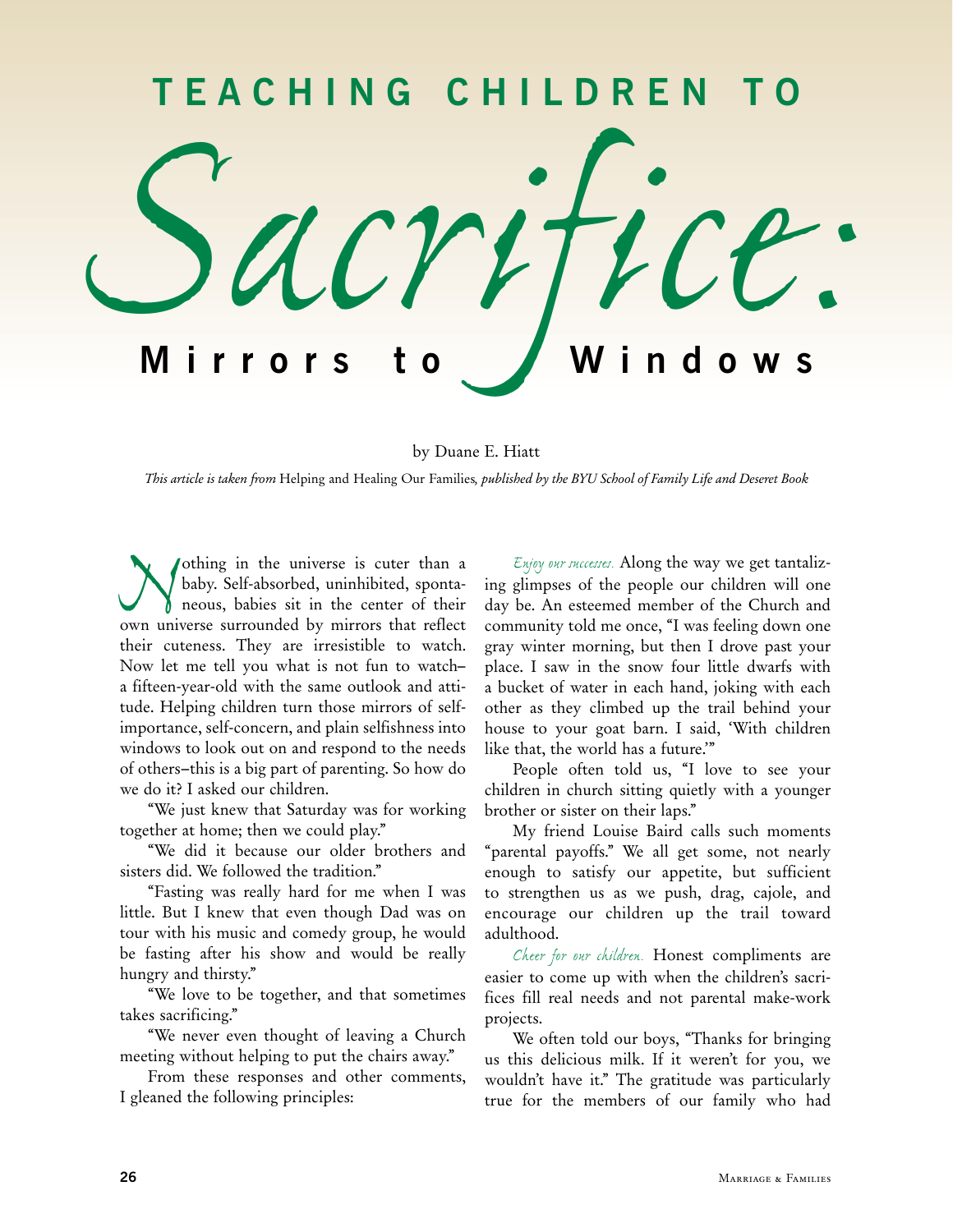

allergic reactions to cows' milk but did better on our goats' milk.

We formalized our pouring on the praise with a weekly meeting we named "Brag Time." We still hold it, now including the grandchildren. Brag Time is a family gathering that is dedicated to cheering for ourselves and for each other. It sounds like this:

"I said an article of faith in Primary."

"Yea!"

"Desiree didn't want to go to seminary, but I invited her and she came."

"Yea!"

"I helped clean the patio."

"Yea!"

"Tom helped me learn to tie my shoes!"

"Yea!"

There is only one rule to Brag Time. When someone brags, the rest of us applaud and cheer. No sarcastic comments, no put-downs are allowed in Brag Time. When someone has a brag in which he or she reached out and sacrificed to help someone else, it is time for an extra burst of applause.

*"Bend the twig"1 (see Proverbs 22:6).* Probably the earliest interchange our children remember with me happened every night after prayer and before the piggyback ride to their bedrooms. I asked them two questions: "What was your happiest thing today? What did you do to build the Lord's kingdom today?"

*What might seem to some people a sacrifice of privacy was and is to them a blessing of companionship.*

"Our Scout troop did stealth cleaning of the widows' yards."

"I let John wear my new shirt."

They each knew this report was due every day–from their earliest lisps until their high school graduation. By then we hoped the tree was inclined. The answers included much repetition, but more than rarely some sincere thinking. Sometimes we struck gold when the happiest thing and the building the kingdom activity were the same.

*Build togetherness.* Teaching sharing and sacrifice is probably easier if your family is blessed with limited means. But with a little ingenuity even the financially blessed need not be sacrificially impoverished. I know a well-to-do family who takes "service vacations." They hit the road in their motor home, and their only destination is to find people along the way whom they can help and serve. Their children love it.

But as a father it always strengthened my case when I could say such things as, "I had planned to get each of you a Ferrari on your sixteenth birthday so we wouldn't all be sharing the family van, but it looks like that won't quite fit into this month's budget."

With fifteen children in our family, there were a number of things that didn't quite fit into "this month's budget," but I am now told by our grown children that none of those things really mattered. What mattered to them, and still does, was to be together. What might seem to some people a sacrifice of privacy was and is to them a blessing of companionship. They still sacrifice to bring their families from all parts of the country for our annual family conference.